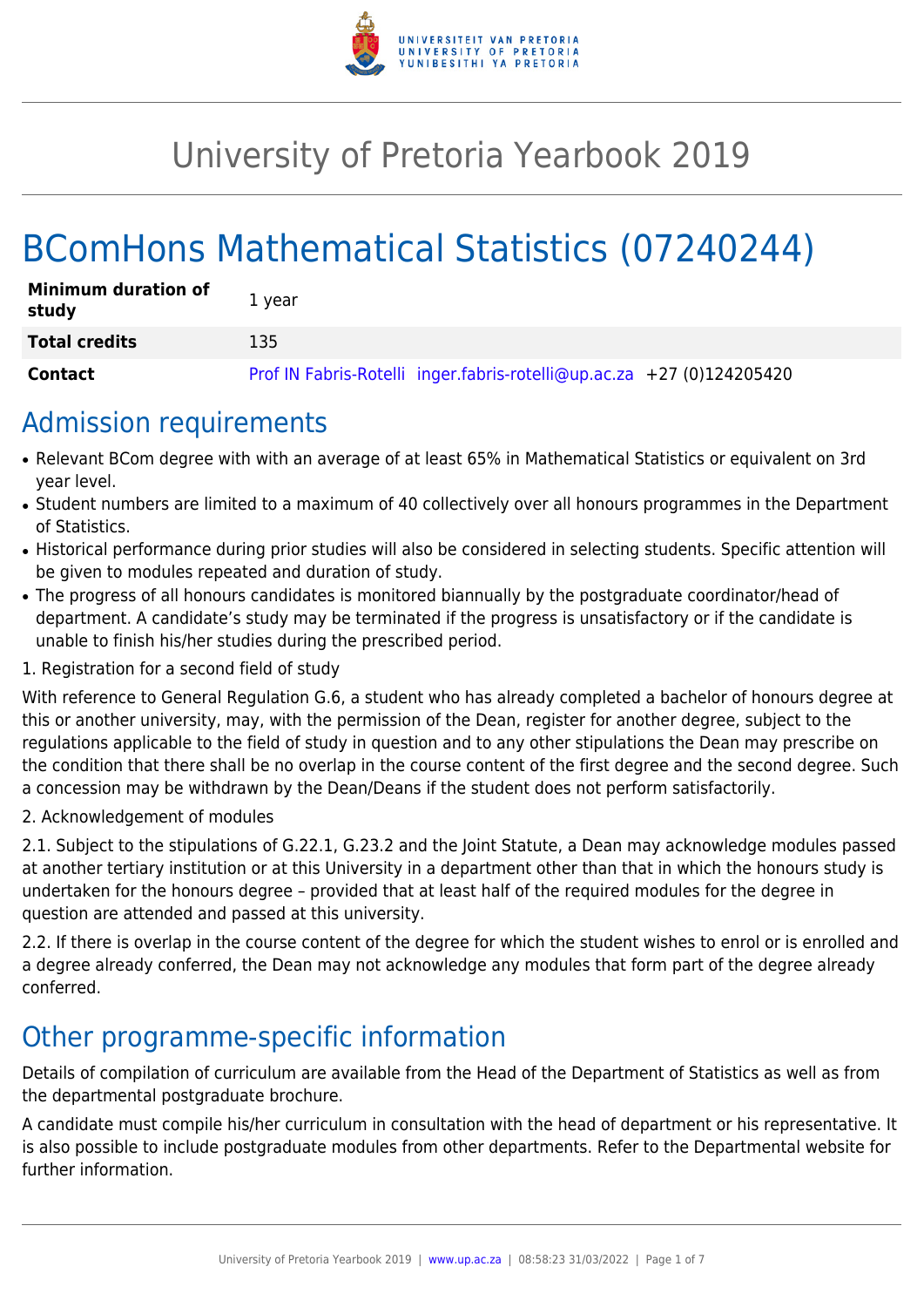

## Examinations and pass requirements

In calculating marks, General Regulation G12.2 applies.

Subject to the provisions of General Regulation G.26, a head of department determines, in consultation with the Dean

- when the honours examinations in his/her department will take place, provided that:
- i. honours examinations which do not take place before the end of the academic year must take place no later than 18 January of the following year, and all examination results must be submitted to Student Administration by 25 January; and
- ii. honours examinations which do not take place before the end of the first semester may take place no later than 15 July, and all examination results must be submitted to Student Administration on or before 18 July.
- whether a candidate will be admitted to a supplementary examination, provided that a supplementary examination is granted, only once in a maximum of two prescribed semester modules or once in one year module;
- supplementary examinations (if granted) cover the same subject matter as was the case for the examinations;
- NB: For the purpose of this provision, the phrase "not sit for an examination more than twice in the same subject" as it appears in General Regulation G.18.2, implies that a candidate may not be admitted to an examination in a module, including a supplementary examination, more than three times.
- the manner in which research reports are prepared and examined in his/her department.

**NB**: Full details are published in each department's postgraduate information brochure, which is available from the relevant head of department. The minimum pass mark for a research report is 50%. The provisions regarding pass requirements for dissertations contained in General Regulation G.12.2 apply mutatis mutandis to research reports.

Subject to the provisions of General Regulation G.12.2.1.3, the subminimum required in subdivisions of modules is published in the study guides, which is available from the relevant head of department.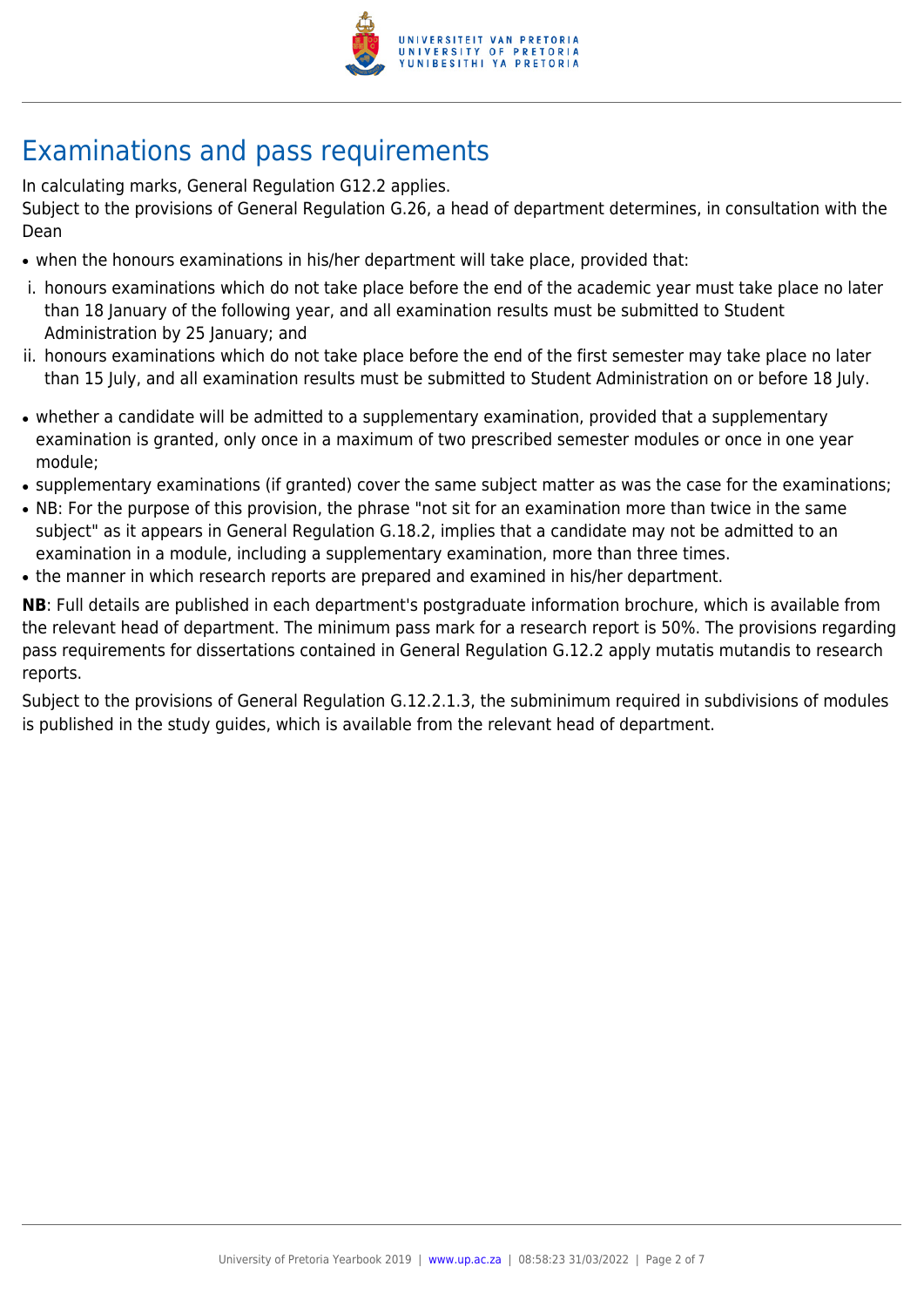

## Curriculum: Final year

## **Minimum credits: 135**

Choose five modules from the list of electives.

## **Core modules**

## **Linear models 710 (LMO 710)**

| <b>Module credits</b>         | 15.00                                        |
|-------------------------------|----------------------------------------------|
| <b>Service modules</b>        | Faculty of Natural and Agricultural Sciences |
| <b>Prerequisites</b>          | WST 311, WST 312, WST 321                    |
| <b>Contact time</b>           | 1 lecture per week                           |
| <b>Language of tuition</b>    | Module is presented in English               |
| <b>Department</b>             | <b>Statistics</b>                            |
| <b>Period of presentation</b> | Semester 1                                   |

## **Module content**

Projection matrices and sums of squares of linear sets. Estimation and the Gauss-Markov theorem. Generalised t- and F- tests.

## **Multivariate analysis 710 (MVA 710)**

| <b>Module credits</b>         | 15.00                                        |
|-------------------------------|----------------------------------------------|
| <b>Service modules</b>        | Faculty of Natural and Agricultural Sciences |
| <b>Prerequisites</b>          | WST 311, WST 312, WST 321                    |
| <b>Contact time</b>           | 1 lecture per week                           |
| <b>Language of tuition</b>    | Module is presented in English               |
| <b>Department</b>             | <b>Statistics</b>                            |
| <b>Period of presentation</b> | Semester 1                                   |

## **Module content**

Matrix algebra. Some multivariate measures. Visualising multivariate data. Multivariate distributions. Samples from multivariate normal populations. The Wishart distribution. Hotelling's  $T^2$  statistic. Inferences about mean vectors.

## **Research orientation 796 (STK 796)**

| <b>Module credits</b>  | 0.00                                        |
|------------------------|---------------------------------------------|
| <b>Service modules</b> | Faculty of Economic and Management Sciences |
| <b>Prerequisites</b>   | Admission to the relevant programme.        |
| <b>Contact time</b>    | Ad Hoc                                      |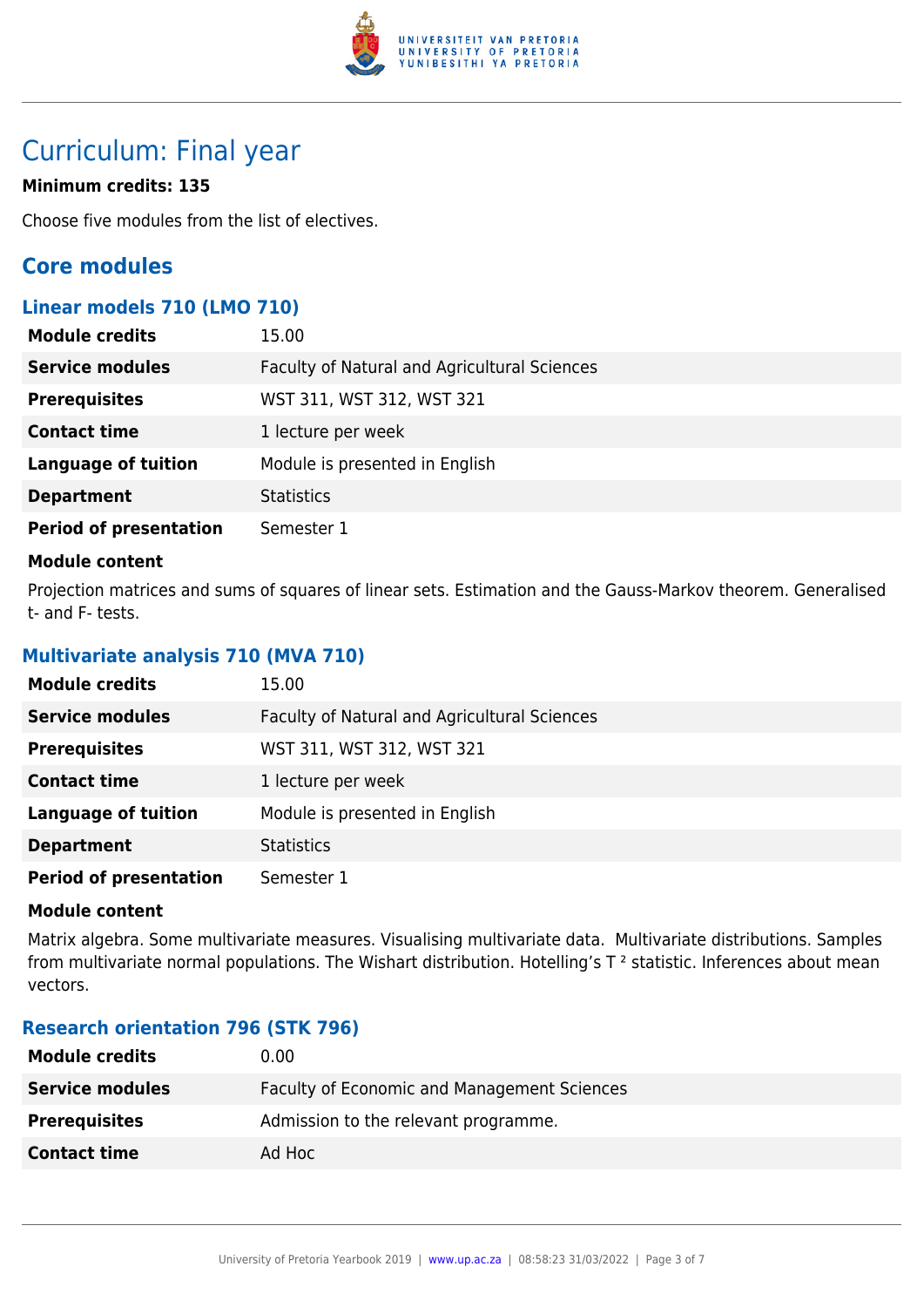

| <b>Language of tuition</b>    | Module is presented in English |
|-------------------------------|--------------------------------|
| <b>Department</b>             | <b>Statistics</b>              |
| <b>Period of presentation</b> | Year                           |

A compulsory bootcamp must be attended as part of this module – usually presented during the last week of January each year (details are made available by the department ). The bootcamp will cover the basics of research to prepare students for the research component of their degree. The bootcamp should be done in the same year as registration for STK 795/WST 795. Each year of registration for the honours degree will also require the attendance of three departmental seminars. Students should ensure that their attendance is recorded by the postgraduate co-ordinator present at the seminars. The department approves the seminars attended. In addition, students are required to present their STK 795/WST 795 research in the department during the year of registration for these modules.

## **Research report: Mathematical statistics 795 (WST 795)**

| 30.00                          |
|--------------------------------|
| WST 311, WST 312, WST 321      |
| Module is presented in English |
| <b>Statistics</b>              |
| Semester 1 and Semester 2      |
|                                |

### **Module content**

Refer to the document: Criteria for the research management process and the assessment of the honours essays, available on the web: www.up.ac.za under the Department of Statistics: postgraduate study.

## **Elective modules**

## **Introduction to statistical learning 720 (EKT 720)**

| <b>Module credits</b>         | 15.00                                           |
|-------------------------------|-------------------------------------------------|
| <b>Service modules</b>        | Faculty of Natural and Agricultural Sciences    |
| <b>Prerequisites</b>          | RAL 780 or WST 311, 312, 321                    |
| <b>Contact time</b>           | 1 web-based period per week, 1 lecture per week |
| <b>Language of tuition</b>    | Module is presented in English                  |
| <b>Department</b>             | <b>Statistics</b>                               |
| <b>Period of presentation</b> | Semester 2                                      |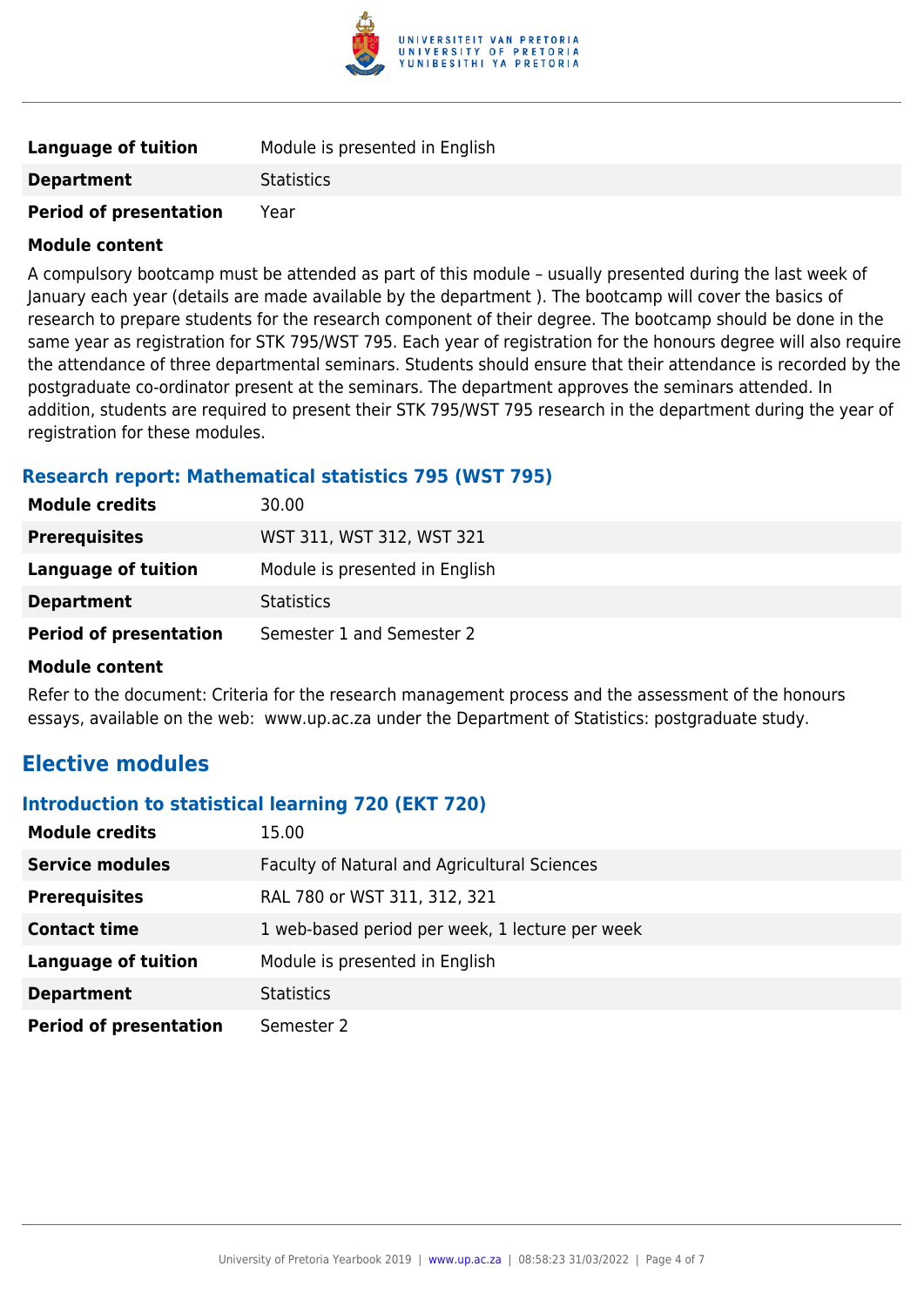

The emphasis is on the theoretical understanding and practical application of advances in statistical modelling. The following topics are covered: Single equation models: Nonparametric regression. Bootstrap procedures within regression analysis, k-nearest neighbour classification. Modelling categorical dependent variables - Logit/Probit models. Multiple outputs. Linear regression of an indicator matrix. Ridge regression. Non-linear regression modelling. Some new developments in regression and classification.

Simultaneous equation models: Specification, identification and estimation of simultaneous equation models.

| Linear models 720 (LMO 720) |  |  |
|-----------------------------|--|--|
|                             |  |  |

| <b>Module credits</b>         | 15.00                                        |
|-------------------------------|----------------------------------------------|
| <b>Service modules</b>        | Faculty of Natural and Agricultural Sciences |
| <b>Prerequisites</b>          | LMO 710                                      |
| <b>Contact time</b>           | 1 lecture per week                           |
| <b>Language of tuition</b>    | Module is presented in English               |
| <b>Department</b>             | <b>Statistics</b>                            |
| <b>Period of presentation</b> | Semester 2                                   |

### **Module content**

The singular normal distribution. Distributions of quadratic forms. The general linear model. Multiple comparisons. Analysis of covariance. Generalised linear models. Analysis of categorical data.

## **Multivariate analysis 720 (MVA 720)**

| <b>Module credits</b>         | 15.00                                                                             |
|-------------------------------|-----------------------------------------------------------------------------------|
| <b>Service modules</b>        | <b>Faculty of Health Sciences</b><br>Faculty of Natural and Agricultural Sciences |
| <b>Prerequisites</b>          | MVA 710                                                                           |
| <b>Contact time</b>           | 1 lecture per week                                                                |
| <b>Language of tuition</b>    | Module is presented in English                                                    |
| <b>Department</b>             | <b>Statistics</b>                                                                 |
| <b>Period of presentation</b> | Semester 2                                                                        |

### **Module content**

Discriminant analysis and classification. Principal component analysis. The biplot. Multidimensional scaling. Factor analysis. Probabilistic clustering.

## **Parametric stochastic processes 720 (PNP 720)**

| <b>Module credits</b>  | 15.00                                       |
|------------------------|---------------------------------------------|
| <b>Service modules</b> | Faculty of Economic and Management Sciences |
| <b>Prerequisites</b>   | <b>WST 312</b>                              |
| <b>Contact time</b>    | 1 lecture per week                          |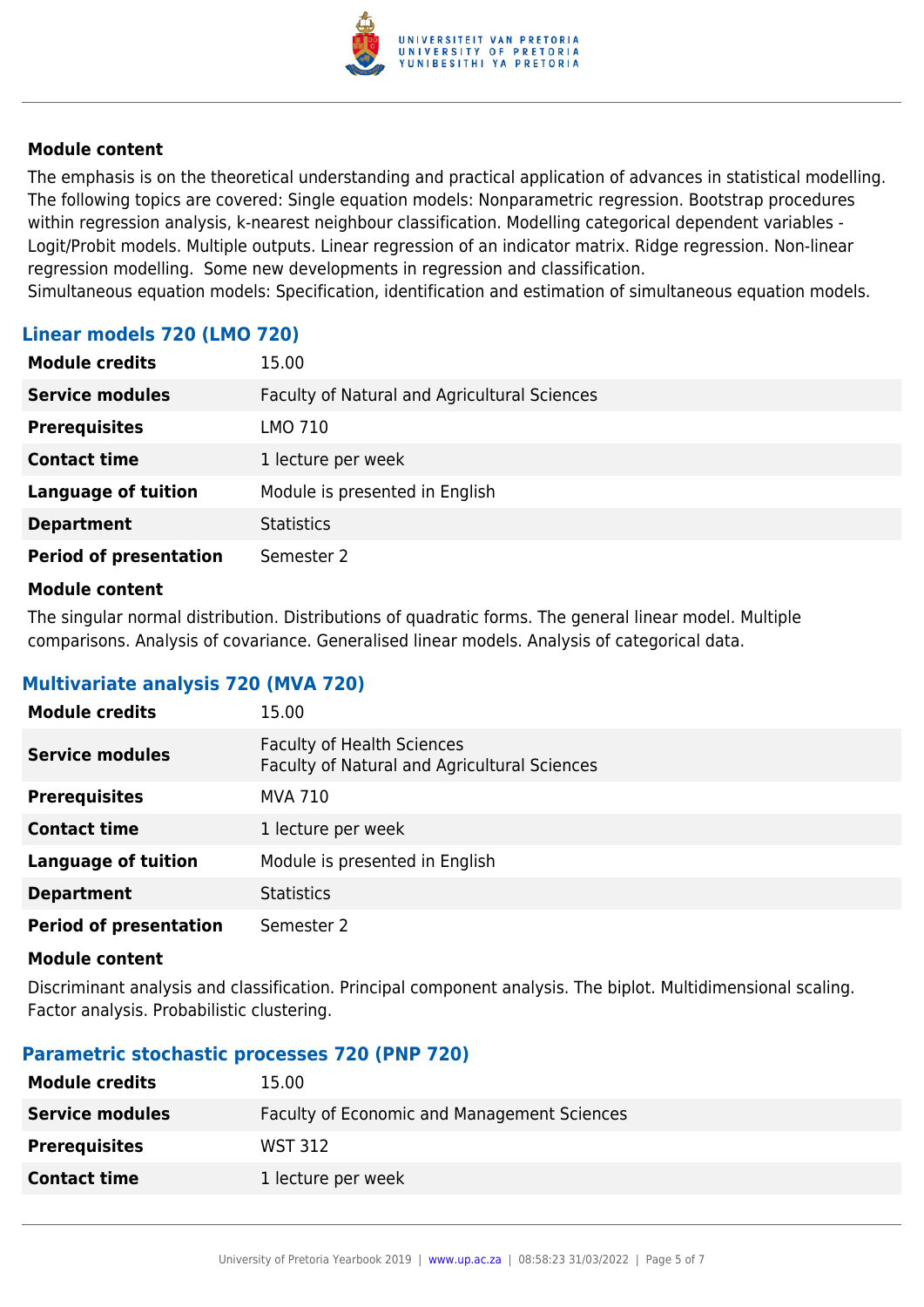

| Language of tuition           | Module is presented in English |
|-------------------------------|--------------------------------|
| <b>Department</b>             | <b>Statistics</b>              |
| <b>Period of presentation</b> | Semester 2                     |

Introduction to statistical measure theory. Queueing processes: M/M/1; M/M/S; M/G/1 queues and variants; limiting distribution of the queue length and waiting times. Queuing networks. Some stochastic inventory and storage processes.

## **Sampling techniques 720 (SFT 720)**

| <b>Module credits</b>         | 15.00                                                      |
|-------------------------------|------------------------------------------------------------|
| <b>Service modules</b>        | Faculty of Natural and Agricultural Sciences               |
| <b>Prerequisites</b>          | BScHons: WST 311, WST 312, WST 321, BComHons: STK 310, 320 |
| <b>Contact time</b>           | 1 lecture per week                                         |
| <b>Language of tuition</b>    | Module is presented in English                             |
| <b>Department</b>             | <b>Statistics</b>                                          |
| <b>Period of presentation</b> | Semester 1                                                 |

## **Module content**

Simple random sampling. Estimation of proportions and sample sizes. Stratified random sampling. Ratio and regression estimators. Systematic and cluster sampling. Complex survey methodology. Handling of nonresponse.

## **Statistical process control 780 (SPC 780)**

| <b>Module credits</b>         | 15.00                                        |
|-------------------------------|----------------------------------------------|
| <b>Service modules</b>        | Faculty of Natural and Agricultural Sciences |
| <b>Prerequisites</b>          | STK 310, 320 or WST 311, 312, 321            |
| <b>Contact time</b>           | 1 lecture per week                           |
| <b>Language of tuition</b>    | Module is presented in English               |
| <b>Department</b>             | <b>Statistics</b>                            |
| <b>Period of presentation</b> | Semester 1                                   |

## **Module content**

Quality control and improvement. Shewhart, cumulative sum (CUSUM), exponentially weighted moving average (EWMA) and Q control charts. Univariate and multivariate control charts. Determining process and measurement systems capability. Parametric and nonparametric (distribution-free) control charts. Constructing control charts using Microsoft Excel and/or SAS. Obtaining run-length characteristics via simulations, the integral equation approach, other approximate methods and the Markov-chain approach.

## **Distribution-free methods 710 (VMT 710)**